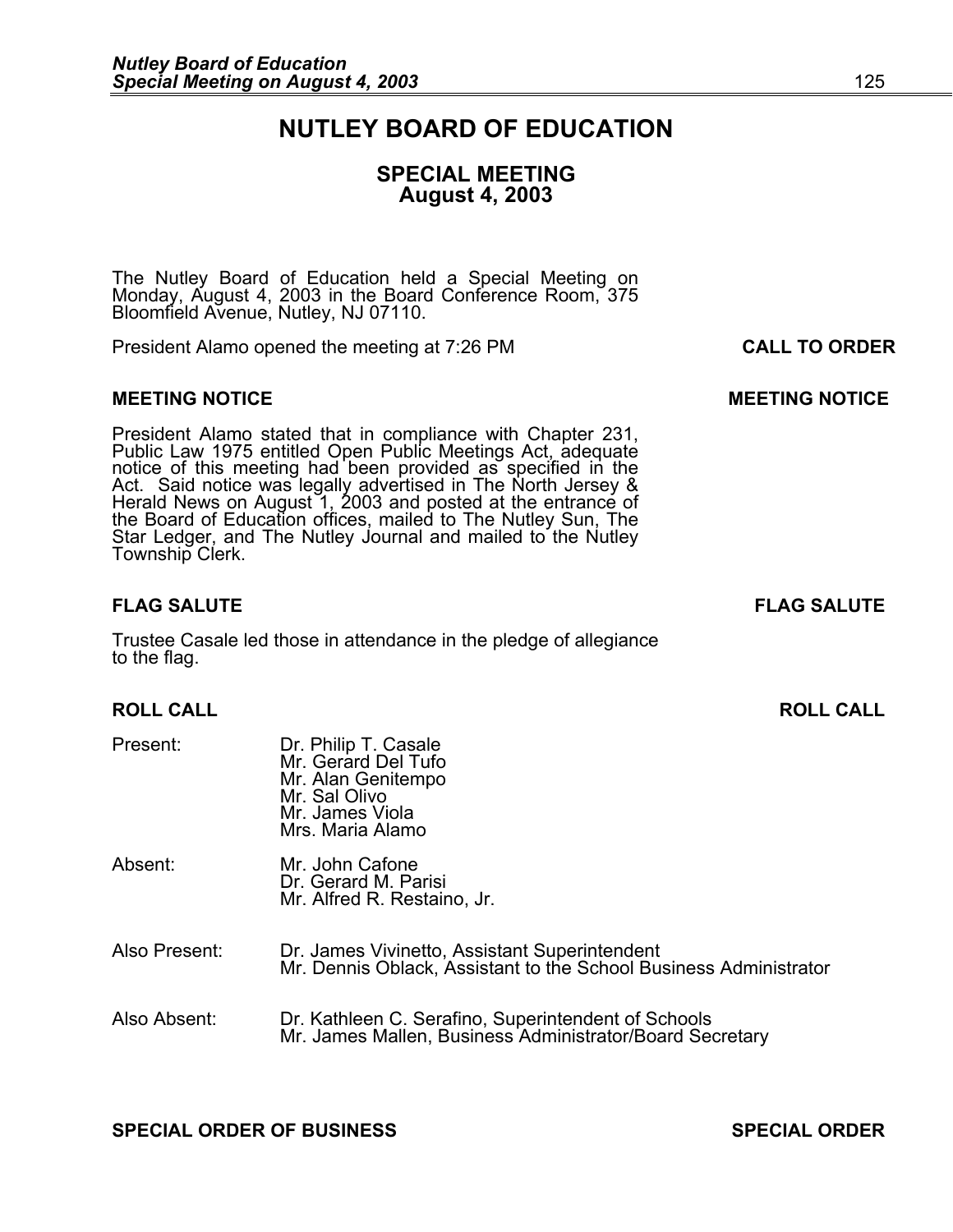#### **APPOINT ACTING BOARD SECRETARY**

Trustee Genitempo moved, Trustee Viola seconded and the Board unanimously approved by voice vote the following resolution:

BE IT RESOLVED that the Board of Education approves Mr. Dennis Oblack to be Acting Board Secretary for this Special Meeting of August 4, 2003.

#### **HEARING OF CITIZENS (Agenda Items Only)**

None

#### **RESOLUTION**

President Alamo explained that the Board tabled the school window bid resolution at the Regular Board Meeting on July 28, 2003 due to concerns raised by resident, Mr. Azierski, who is an aluminum window distributor. She stated that since the July 28, 2003 meeting, Architect Lee Heckendorn officially responded to the Board regarding Mr. Azierski's concerns.

President Alamo stated that Superintendent Serafino and<br>Trustee Del Tufo contacted Mr. Pat Intindola, Nutley Township<br>Building Inspector, for his opinion on the vinyl selection, and<br>he indicated his satisfaction and prefer manufacturer and the same vinyl window and they expressed<br>their satisfaction with the manufacturer and the windows.

Architect Lee Heckendorn and representatives John Pepe and Arthur Poland from the window manufacturer, Thermal Industries, Inc. addressed questions presented by the Trustees regarding the vinyl windows.

Trustee Del Tufo moved and Trustee Genitempo seconded the following resolution:

#### **WINDOW BIDS**

WHEREAS, bids for the Replacement of Windows at Nutley High School were advertised on June 22, 2003, and

WHEREAS, sealed bids were publicly opened and read aloud on July 21, 2003, at 3:00 p.m. in the office of the Business Administrator/Board Secretary, and

WHEREAS, bids for these windows are listed in the attached analysis, Appendix H, and

WHEREAS, the bid of Levy Construction meets all specifications, and is therefore the lowest responsible bidder,

**HEARING CITIZENS**